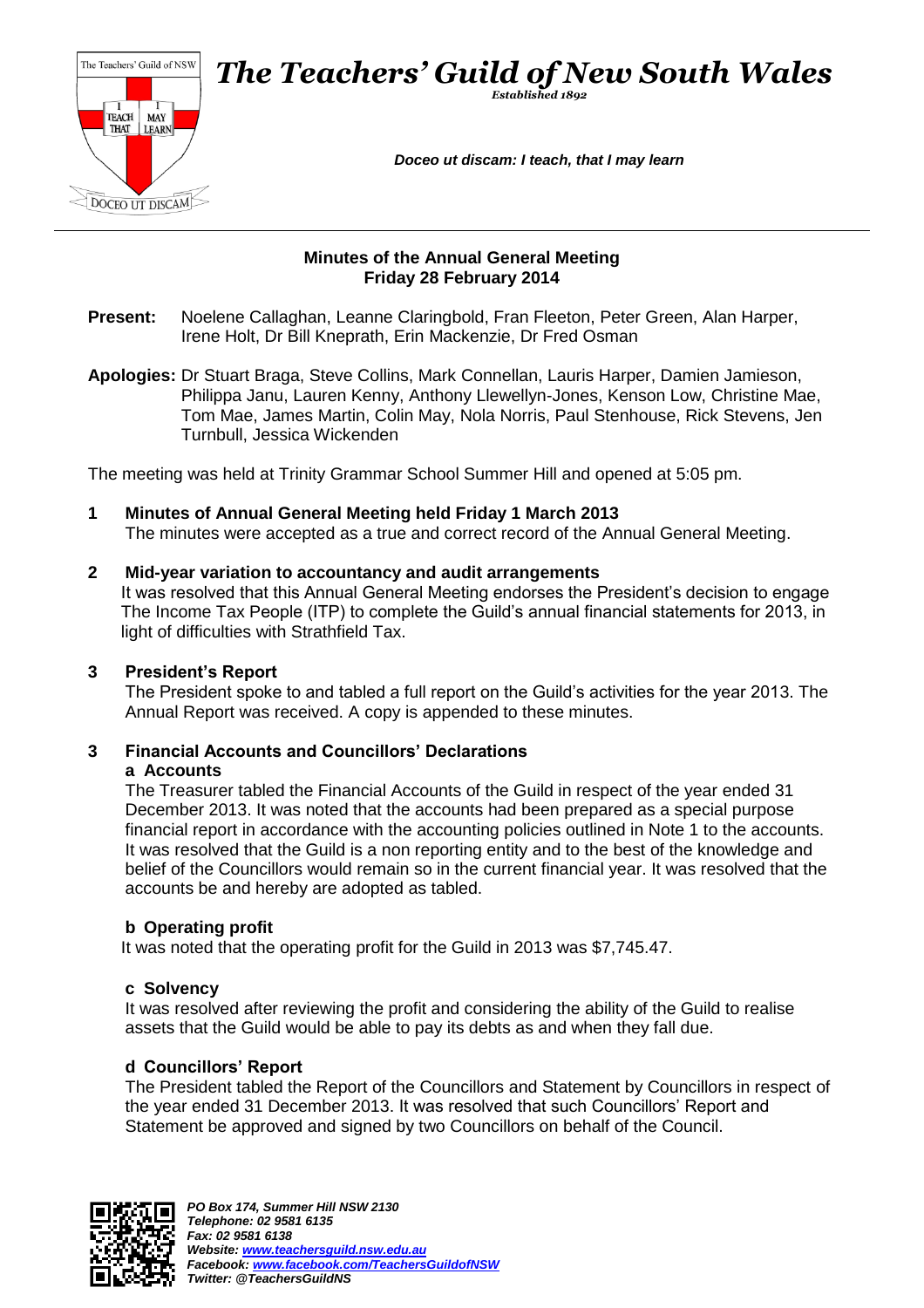

### **e Annual Return**

It was resolved that the contents of the Annual Return be adopted and that one Councillor sign the declaration certifying that: - the information contained in the Return and any Statement of Changes to information is correct; - the key financial data shown have been accurately extracted from accounting records in accordance with subsection 289(1); - there are reasonable grounds to believe that the Guild will be able to pay its debts as and when they fall due.

## **4 Appointment of Accountant and Auditor for 2014**

It was resolved to appoint Mr Leon Alekna of The Income Tax People Burwood as the Guild's accountant for 2014.

The meeting noted that an independent audit was no longer required by Law. However it was resolved that the Treasurer instruct Mr Alekna to arrange an independent audit for the 2014 accounts.

## **5 Resignation of Councillors**

It was regretfully resolved to receive the resignations of Mr Damien Jamieson, Mr Kenson Low, Mr James Martin and Mr Colin May as Councillors.

## **6 Condition of service for Councillors**

It was resolved that, commencing at this Annual General Meeting, any Councillor elected or re-elected at this or any subsequent Annual General Meeting shall be ineligible for reelection to Council at the expiration of his/her term if he/she has not attended at least half of the Council meetings held during the preceding year.

## **7 Election of Office-bearers for 2014**

An election was held and the following people were elected to the Council:

| President             | Mrs Frances Fleeton (Education consultant)     |  |
|-----------------------|------------------------------------------------|--|
| <b>Vice President</b> | Dr Frederick Osman (Trinity Grammar School)    |  |
| Secretary             | Mr Alan Harper (Trinity Grammar School)        |  |
| Treasurer             | Mrs Irene Holt                                 |  |
| Councillors           | Mrs Noelene Callaghan (Rooty Hill High School) |  |
|                       | Mrs Leanne Claringbold (Kambala)               |  |
|                       | Mr Mark Connellan (Boston University)          |  |
|                       | Mr Peter Green (Trinity Grammar School)        |  |
|                       | Dr Bill Kneprath                               |  |
|                       | <b>Ms Erin Mackenzie</b>                       |  |

The Secretary was requested to complete the ASIC documents required to reflect the change in the officers of the company.

### **8 Council Committees for 2014**

The Secretary advised that some members had volunteered to assist the Guild through its committees, *viz.*

Awards Committee: Damien Jamieson, Lauren Kenny and Richard Walker Events Committee: Damien Jamieson

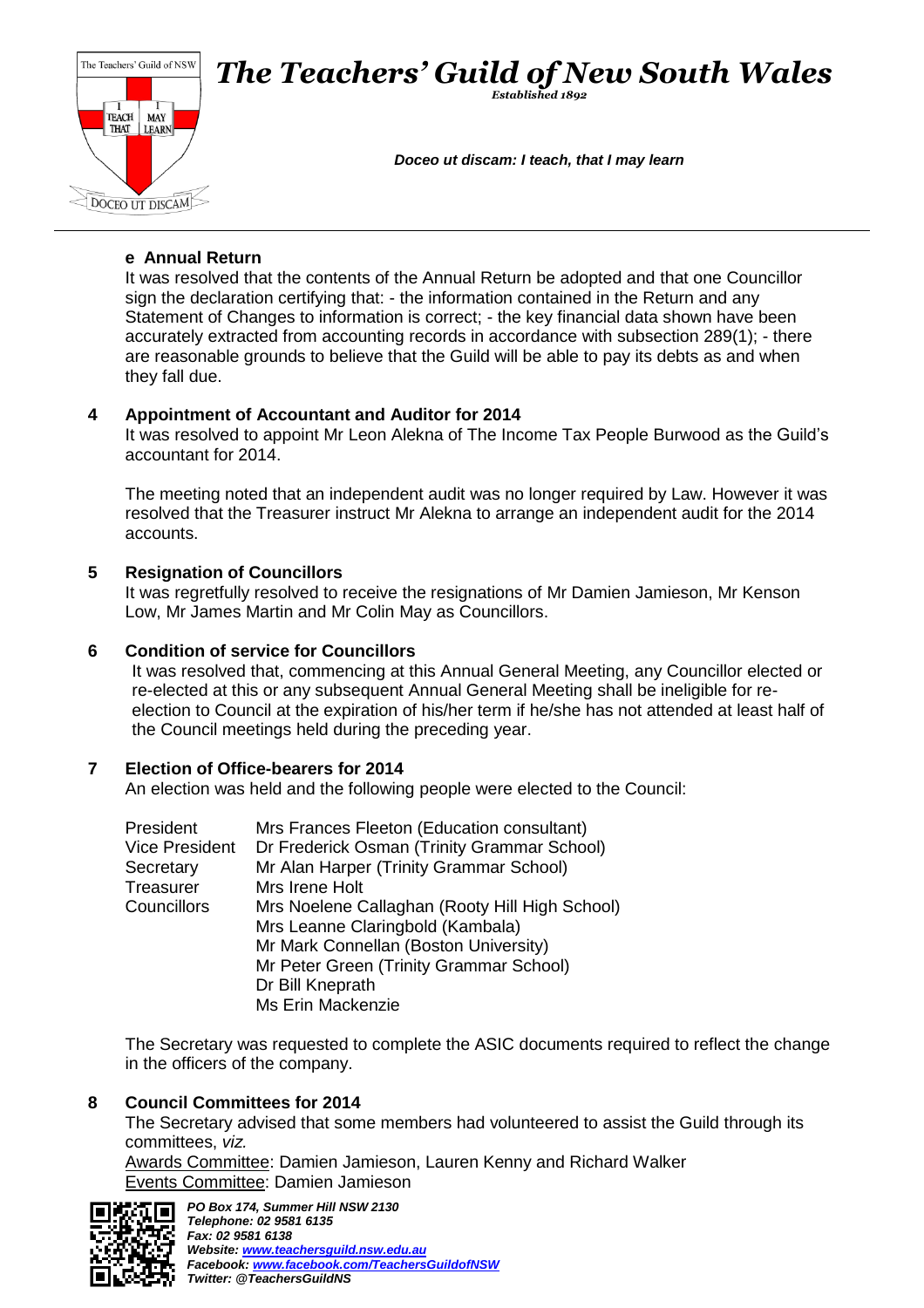

Guild Educators' Network: Damien Jamieson, Erin Mackenzie, Rick Stevens *Proceedings* Website and Marketing Committee: Damien Jamieson The Secretary was asked to email each of these volunteers to thank and welcome them to the committees. Dr Osman undertook to revise the lists of committee membership and circulate it.

There being no further business, the meeting closed at 5:55 pm.

Accepted as a true and correct record<br>at the 2015 Annual General Meeting President or Chair of meeting at the 2015 Annual General Meeting

\_\_\_\_\_\_\_\_\_\_\_\_\_\_\_\_\_\_\_\_\_\_\_\_\_\_\_\_\_\_\_\_\_\_\_\_\_ Date

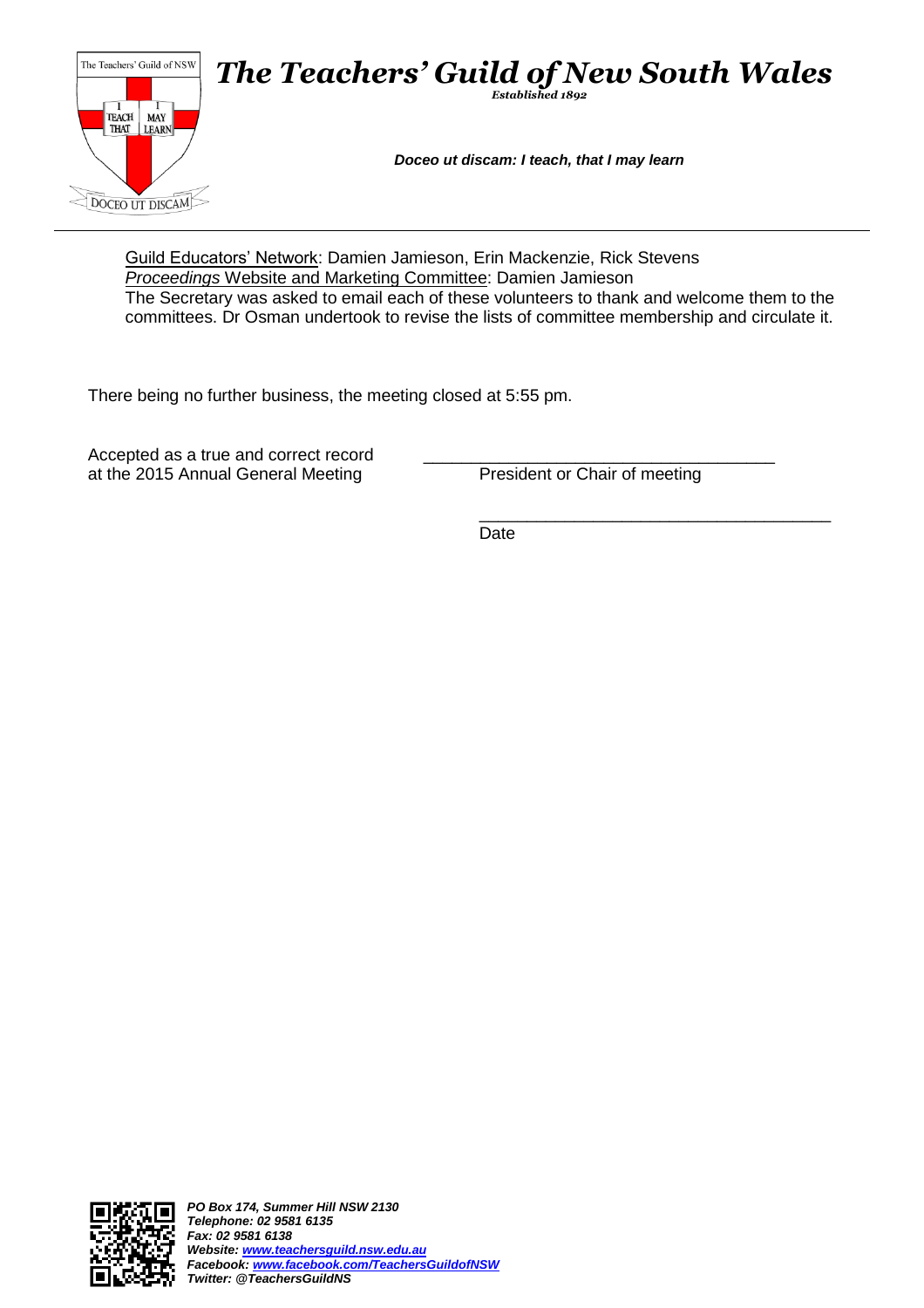

# **ANNUAL REPORT FOR 2013**

# **PERSONAL STATEMENT**

It is my pleasure to present my report as President of the Teachers' Guild of New South Wales. 2013 was a highly successful year, due largely to the continued support from our strong and capable Council, including an outstanding Secretary, Mr Alan Harper and Vice President, Dr Frederick Osman, without whom I could not have performed my role.

I am willing to be elected again to be an office bearer in the new year and I hope that I can continue to count on the support of the members of the Council during the coming year to support the newly elected Office Bearers. It is imperative that Council members be encouraged to take on more significant roles of leadership of the Guild in 2014.

## **ANNUAL REPORT**

In 2013, the Teachers' Guild proudly celebrated its  $121<sup>st</sup>$  year and continued to make a significant contribution to the professional development of teachers within the Independent sector.

## **COUNCIL**

The Guild is led by its Council. In 2013, the Council comprised

| 1.<br>2.<br>3. | Mrs Leanne Claringbold<br>Mrs Noelene Callaghan<br>Mr Mark Connellan | Kambala<br>Rooty Hill High School<br><b>Boston University</b> |                       |
|----------------|----------------------------------------------------------------------|---------------------------------------------------------------|-----------------------|
| 4.             | Mrs Frances Fleeton                                                  | <b>Educational Consultant</b>                                 | (President)           |
| 5.             | Mr Peter Green                                                       | <b>Trinity Grammar School</b>                                 |                       |
| 6.             | Mr Alan Harper                                                       | <b>Trinity Grammar School</b>                                 | (Secretary)           |
| 7.             | Mrs Irene Holt                                                       |                                                               | (Treasurer)           |
| 8.             | Mr Damien Jamieson                                                   |                                                               | co-opted in September |
| 9.             | Dr William Kneprath                                                  |                                                               |                       |
| 10.            | Mr Kenson Low                                                        | <b>Trinity Grammar School</b>                                 |                       |
| 11.            | Mr Colin May                                                         | Al Sadiq College                                              |                       |
| 12.            | Mr James Martin                                                      | <b>Trinity Grammar School</b>                                 | co-opted in September |
| 13.            | Dr Frederick Osman                                                   | <b>Trinity Grammar School</b>                                 | (Vice-President)      |

At the AGM, the Guild accepted the resignations from Council from Mrs Deryn Smyth and Mrs Judith McMurrich, both of whom had contributed significantly to the Guild over many years. Mrs Smyth and Mrs McMurrich will be sorely missed as their years of their service have been valued,

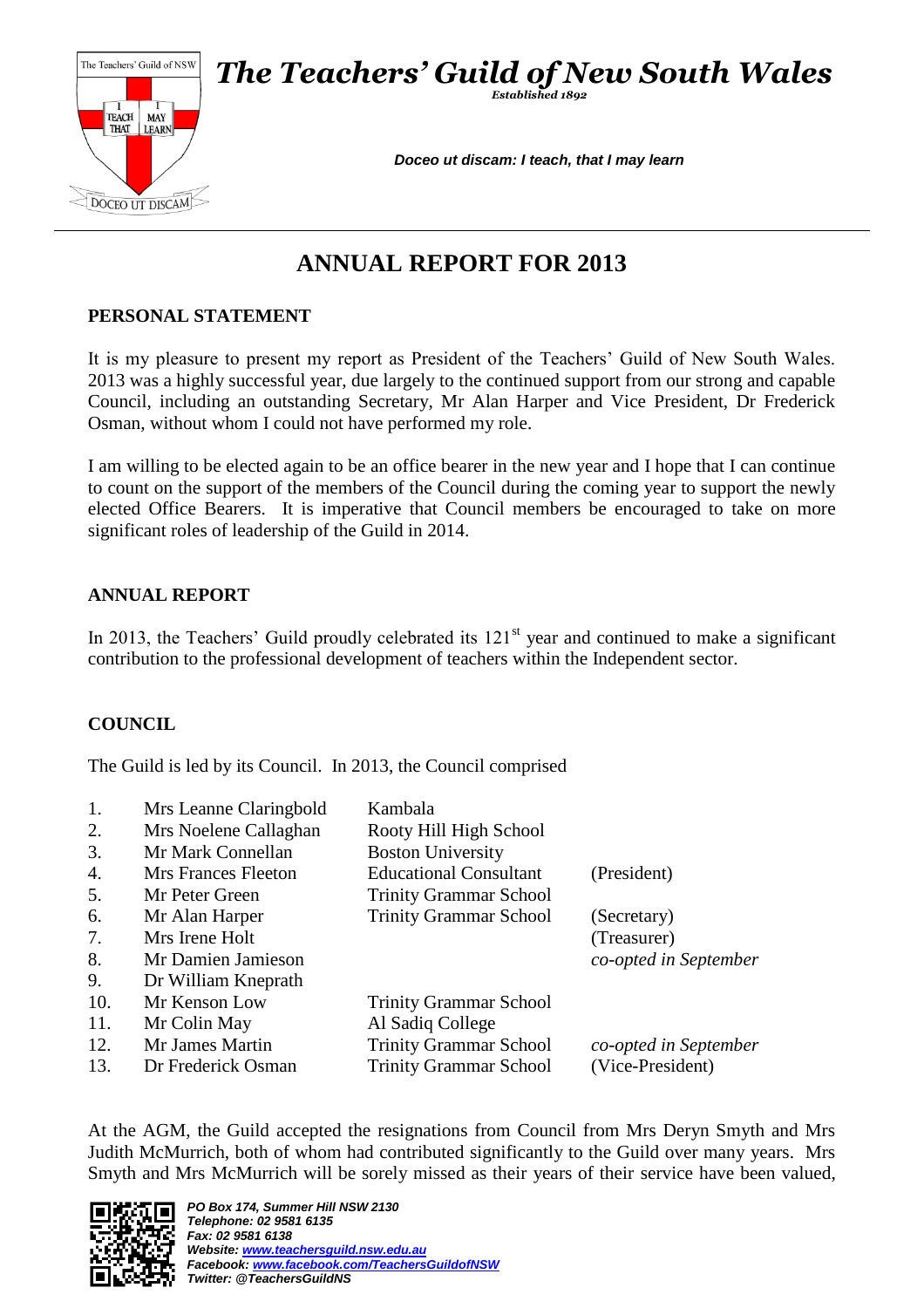

particularly in their assistance with the shortlisting and interviews for the Early Career Educators' Awards. In particular, Mrs McMurrich's sole responsibility for the preparation and subsequent publication of the biannual Proceedings will be missed. In September, the Guild co-opted Mr Damien Jamieson and Mr James Martin into the Council to undertake responsibility for the development of the Guild Educators' Network.

## **FINANCIAL ACCOUNTS**

Our Treasurer, Mrs Irene Holt has ably undertaken the management of the Guild's accounts and they have continued to show assets that we can draw upon to enable the Guild to deliver our various programs. In November, it became apparent through a series of emails that our Accountant was experiencing difficulties after changing the name of the business and it was resolved to seek suitable alternative Accountancy services.

## **MEMBERSHIP**

Our membership has remained quite static and the Council resolved to explore ways to expand our membership base by offering both Corporate and Student membership levels in addition to regular membership. The Corporate membership level has been taken up by a number of large independent schools who have strongly supported our seminars. The Guild continues to provide a range of opportunities for educationalists across a broad range of institutions and is strongly supported at these events. We hope that the new Student membership level will be strongly supported in the new year as we target this group with appropriate activities. Additionally, our Secretary wrote to each of last year's Award winners inviting them to join Council, with no positive response. We value the continued support of our members and their ability to inform others about the Guild's offerings each year, yet this has not translated into any significant increases in our membership.

The membership fee for all levels of membership remains the same for 2014.

For our functions, incentives were offered for early bird registrations and group registration in an effort to entice more corporate groups attending. The Guild continued to communicate more by email to our members to reduce costs and facilitate more effective communication, especially with our younger members. This proved effective and beneficial in bringing the Guild's offerings to more individuals in the educational community.

# **PROGRAMME FOR THE YEAR**

The challenge each year for the Council is to plan a varied programme that provides professionals in Independent schools with a choice of events that reflect current educational issues. Each year the Guild evaluates what changes should be made to our current programmes to further meet the needs of our audience.

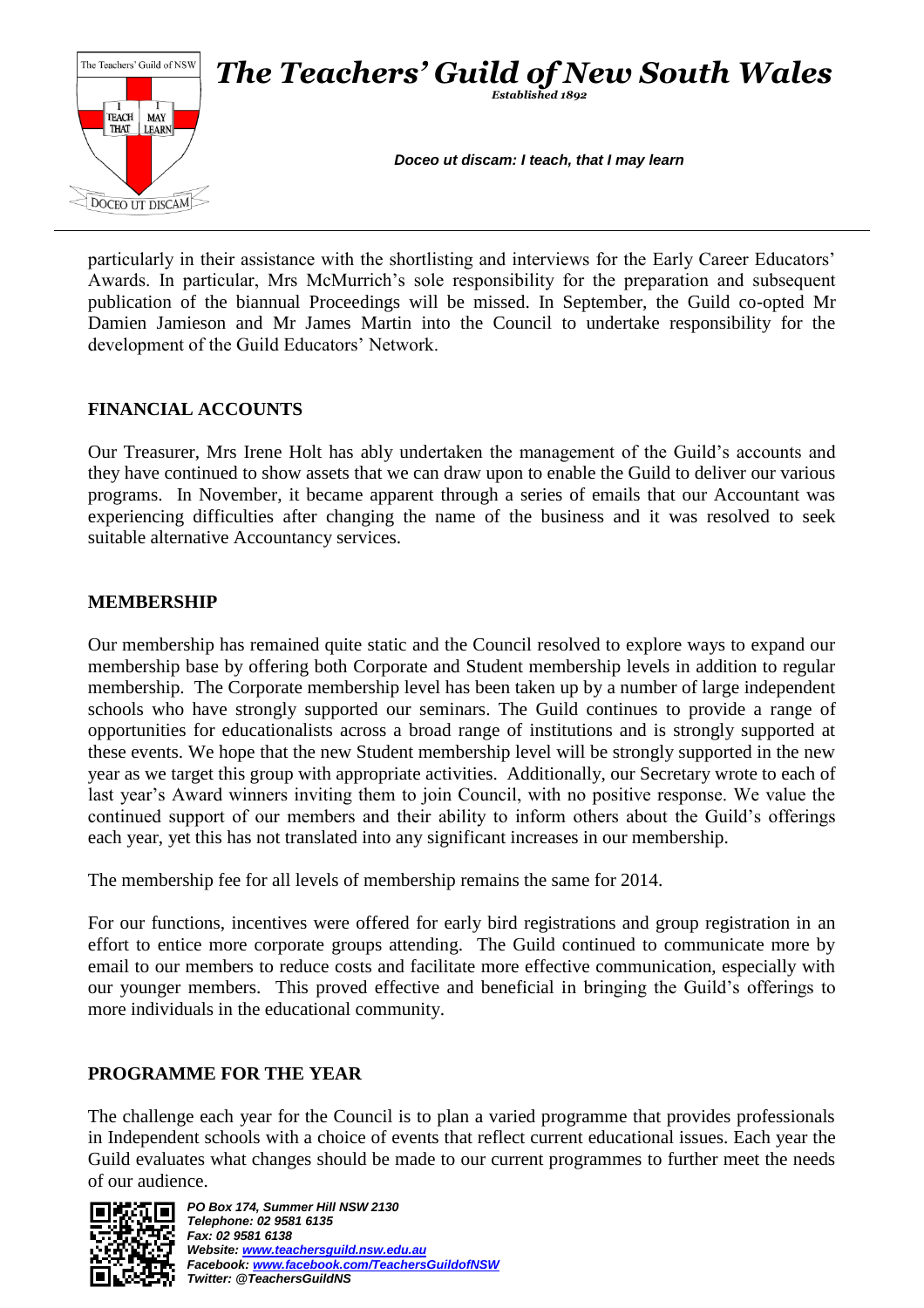

In 2013, we planned to offer two professional development seminars during the year. The first of our **Evening Seminars** was held at Trinity Grammar School on Wednesday 20 March and focussed on Mental Health Issues in Schools. By enlisting the expertise of a School Counsellor, School Psychologist and teacher in a pastoral role who are all dealing with mental health issues at various levels within the school context, the material presented was practical and participants related well to the subject matter. This seminar was well supported with over 30 participants attending. In evaluating the seminar, over 90% of the participants had their expectations met. Evaluations also informed the Guild of future seminar topics to be considered. As a result, the second Seminar was planned with a focus on using ICT in the classroom. This was held on a date close to International Teachers' Day - Thursday 31 October, at the same venue. The seminar was stimulating and motivating, using Mr Tony Ryan, who is a writer and consultant on issues such as innovative thinking and future proofing, as a keynote speaker followed by two shorter interactive workshops, conducted by Michael Sahlstrom (St Andrews' Cathedral School) and Jennifer Holt (Scots College). The attendance of over 30 participants, provided good numbers for each workshop session. For each seminar, dinner afterwards was provided as an option which was undertaken by a good number on each occasion. I would like to offer my thanks to the Events Coordinator, Mr Kenson Low, who worked tirelessly with Dr Fred Osman, to ensure the seminars were a success.

The **Survival Guide to Teachers New to Independent Schools** continues to fulfil a niche for teachers new to independent schools. It was held on Monday 25 February at Trinity Grammar School. While many schools and other professional organisations offer related programs, the Guild's sessions have a specific focus on teachers who have recently accepted positions in independent schools and have little experience of the demands this may entail. With a healthy number of 25 participants, due largely to the Guild being able to direct the flyer to PD staff in schools and holding the event much earlier in the year, the event was successful. We are grateful that we have been able to call upon presenters within the Council and within our membership who can offer their expertise to those new to independent schools.

On Monday 22 July, the Guild presented the **Annual Poster Presentation Lecture Evening** (APPLE) at Trinity Grammar School. The format gave presenters a chance to present their work to colleagues in the audience, allowed reflection about this research and provided the means for all who attended to liaise and confer about the work being presented. The Guild wishes to acknowledge the judging panel chaired by Dr Ian Solomonides (Macquarie University) and ably assisted by Dr Allan Rice, Mrs Noelene Callaghan (Rooty Hill High School, Winner, 2012) and Mr Stuart Braga (Retired) who willingly gave of their time and expertise to assess the presentations on the evening. The evening was highly successful with five different research presentations being submitted for consideration. The Guild was privileged to have sponsorship from the Coop Bookshop once again as well as a new and additional sponsor, namely, Smart Teachers, who offered a Research Award of \$500. We owe a debt to Dr Osman for his organisation and time in developing this event and providing an excellent opportunity for new research to be demonstrated to peers for review and recognition. Dr Osman received very positive and helpful feedback subsequent to the event.

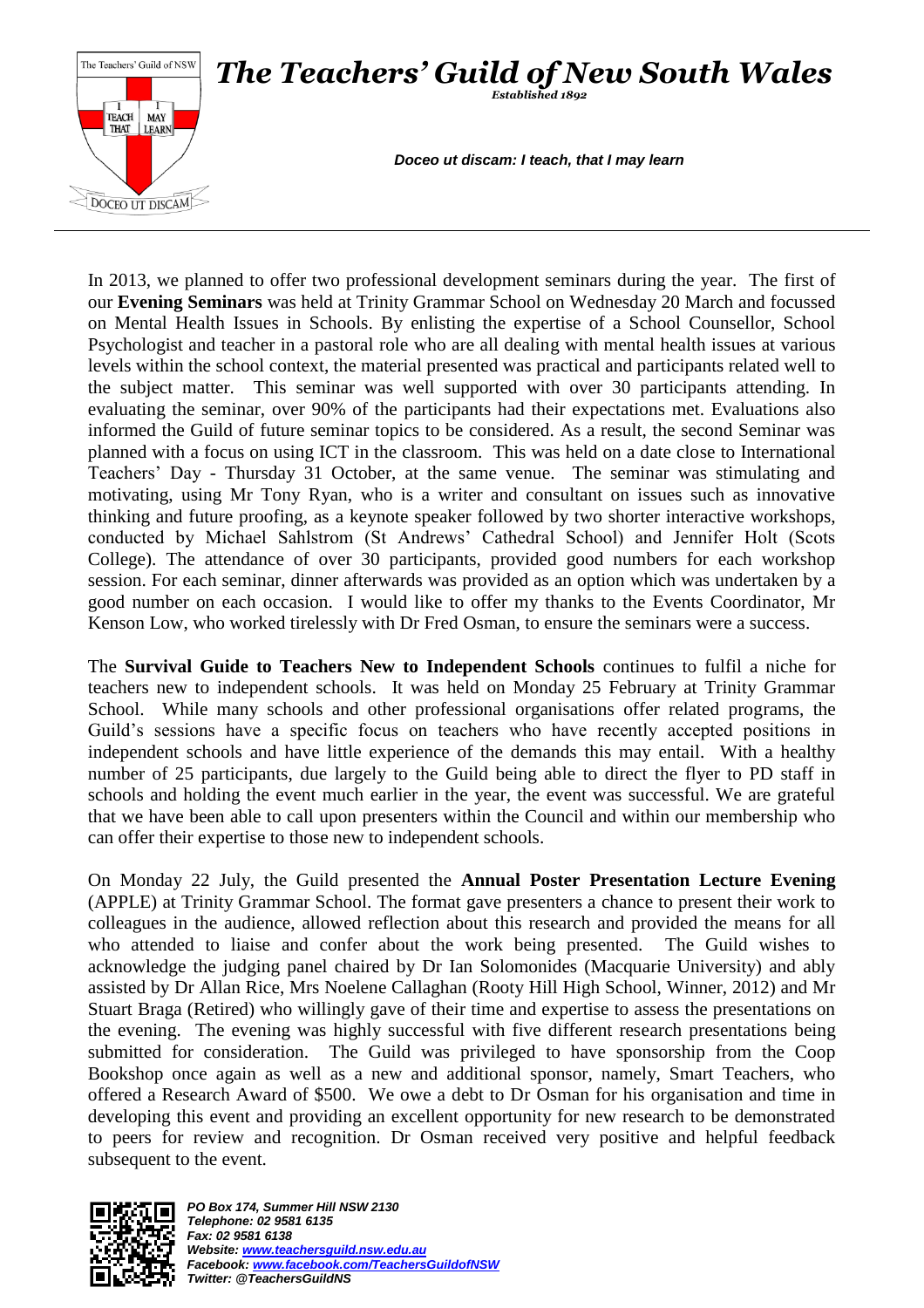

The **Annual Guild Awards Dinner** was held on Saturday 7 September and was hosted by Trinity Grammar School once again, with about fifty five people attending. In 2013, the Awards evening honoured Mr Milton Cujes. Milton Cujes has been Head Master of Trinity Grammar School since 1996, having previously served as Head of Brisbane Boys' College and Foundation Head of the Wheeler's Hill Campus of Caulfield Grammar School. Milton is thus one of Australia's most experienced Heads of Independent Schools. Since his return to Sydney to take up his present position, he has been a strong supporter of the Teachers' Guild and the work it does with teachers in the non-government sector. Milton is an Old Boy of Trinity Grammar School, and began his teaching career at Trinity as a young teacher of History and Economics. Under the guidance of James Wilson Hogg, the then Headmaster of Trinity and an active member and one-time President of the Guild, his career developed rapidly. He served as Head of Economics and also as a Boarding House Master, positions which prepared him well to take on the challenges of headship which have been the focus of his career ever since. Milton Cujes is known as a highly innovative head. His many initiatives at Trinity have included an imaginative restructure of the school's academic year; the development of a second primary school; a ground-breaking program of vocational education, unique among Independent schools such as Trinity; pioneering the introduction of tablet computers for students' use; and the foundation of both an Academy of Music and an Academy of Sport. Despite the heavy demands of his role, Milton has found time to take active roles in the Association of Heads of Independent Schools of Australia (AHISA), the Head Masters' Conference (HMC), and other professional associations, and served one term on the Senate of the University of Sydney. In 2012, Milton Cujes was created a Fellow of the Australian College of Educators in recognition of his lifetime of service to Education. In 2013, the Centenary year of Trinity Grammar School, the Guild Council was pleased to honour this committed professional and fine educator in the naming of its annual Awards.

Prior to the Awards evening, a number of applications for each of the awards presented, had been thoroughly screened and interviews had been undertaken to determine the awardees. I wish to express my sincere thanks on behalf of the Teachers' Guild to all the people who generously gave of their time to ensure these processes were undertaken. The Primary School Division winner was *Sarah Wood* from Abbotsleigh and the Senior School Division winner was *Leighton Corr* from Arndell Anglican College. The Guild takes pride in its ability to acknowledge the skills these early teachers have developed and wish them every success in the future.

The Guild must also acknowledge Mr Milton Cujes, Headmaster of Trinity Grammar School, for his ongoing generosity and willingness to provide Trinity Grammar School for many of the Guild's programmes this year. This is greatly appreciated.

Once again, the Teachers' Guild was supported by the University of Sydney's Master of Teaching programme in selecting a suitable candidate to award a scholarship in recognition of the high level of teacher training the University of Sydney provides. Interviews were conducted at Sydney University and the successful candidate was Mrs Elaine Johnstone. It was with great pleasure that both Mr Harper and I attended the Scholarship & Prize Ceremony at Sydney University when Elaine Johnstone was presented with this Award on Tuesday 30 July.

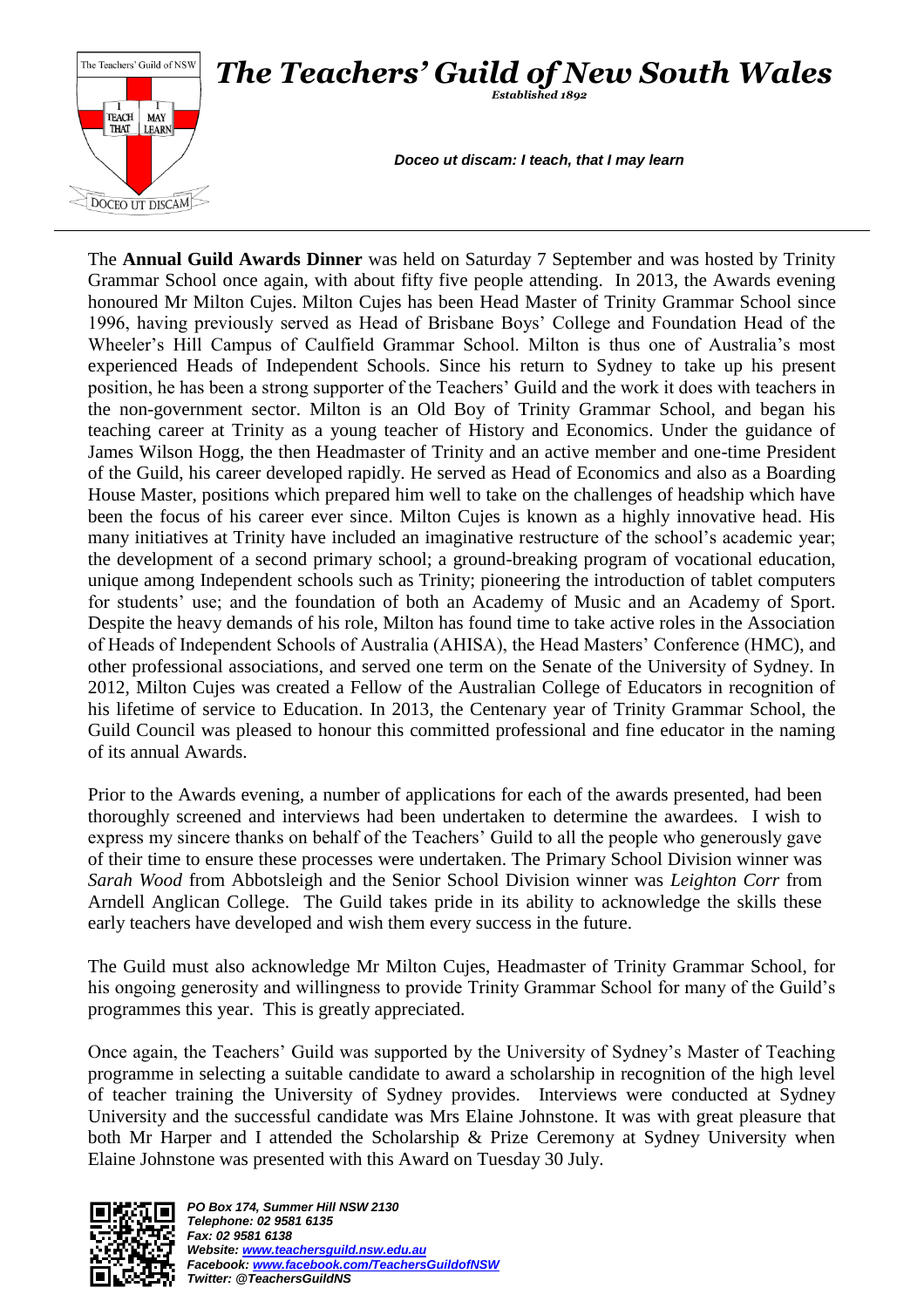

The Research Award was presented to *Nicolette Hilton* of Uralla Central School, whose research was entitled "The Ideal and the Reality; Teaching Indigenous Perspectives and Catering to Gifted and Talented Students through the Science Curriculum". The Guild commended highly and awarded the Smart Teacher Award to *Dr Kate Bertram* of the University of Wollongong and Illawarra Christian School for her research : "The Cultural Architecture of Schools – A study investigating the relationship between school design, the learning environment and learning communities in new schools." and *Angela D'Angelo* from the Catholic Education Office was commended on her research entitled "In search of a successful equation for girls in mathematics…towards equity" and received the Encouragement Award.

The Guild resolved to continue to explore visits to educational venues that could be of interest to educationalists. I am indebted to Dr Fred Osman for his tireless efforts in negotiating an after-hours **visit to the Museum of Contemporary Art** which took place on Thursday 28 November. This event was highly successful with nearly 30 participants, many of whom also chose to share dinner together afterward. The Guild will plan to continue these after-hours visits to educational facilities in 2014.

As the year drew to a close, the final function was our annual **Christmas Celebration,** held on December 8. All Councillors were invited to the President's home to celebrate another successful year with good food and excellent company.

# **PROCEEDINGS OF THE TEACHERS' GUILD OF NSW**

The *Proceedings* was collated throughout the previous two years and was the sole responsibility of Mrs Judith McMurrich. She worked diligently to modify and prepare material for this publication which was released in April and posted to each Guild member. I would like to thank Mrs McMurrich for her tireless efforts in the production of this publication, and also to acknowledge the efforts of Mrs Deryn Smyth who spent time proof reading the documents prior to publishing and Dr Frederick Osman who collated the photographs for the publication. I would like to thank Mrs Leanne Claringbold for the offer to take on this responsibility for the coming publication.

## **GUILD ARCHIVE**

It is appropriate to acknowledge and thank Mr Rick Stevens and Mrs Leanne Claringbold who have undertaken the role of collating much information, to bring the Guild Archive up to date. Mr Stevens has produced a summary document of key office bearers and roles within the long history of the Guild and this is now available to view on our website. Mr Stevens has also indicated a willingness to keep this document updated.

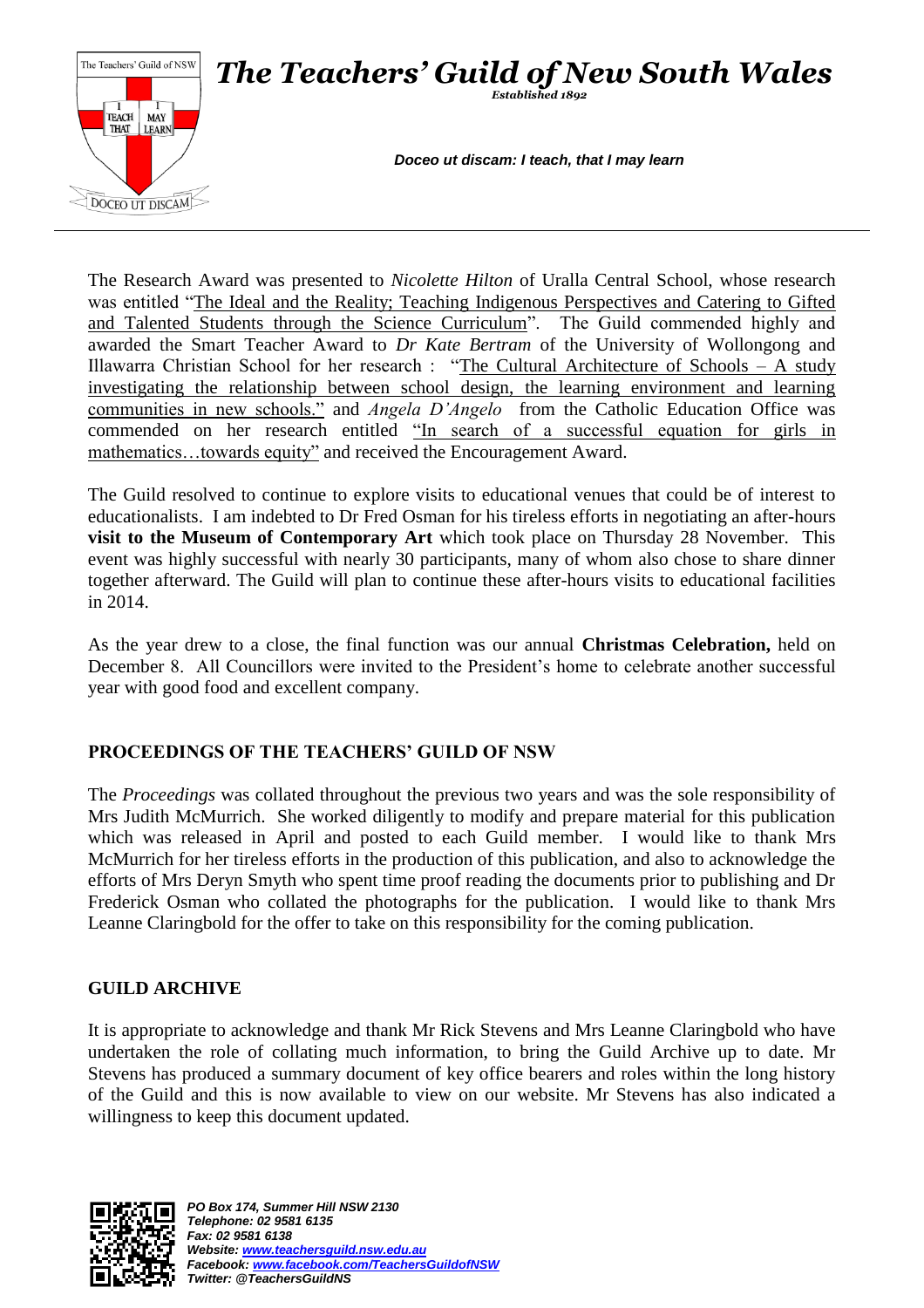

## **WEBSITE REVIEW**

Mrs Noelene Callaghan has worked tirelessly to steadily review and update our website throughout the year, seeking advice from other Councillors. It has been a daunting task to revamp the website and it has now become available to our members and other interested educationalists. I wish to personally thank Mrs Callaghan for this work and the expertise that she has shown in redeveloping our website and for her continued support of this vital level of communication for the Guild.

## **NEW VENTURES**

Dr Frederick Osman developed a Sub Committee structure to enable small working parties to work towards a number of the Guild's activities. The aim of this initiative was to mentor newer Councillors in the tasks to be undertaken and ultimately involve more Councillors in the work of the Guild. I would like to thank the three Convenors – Mrs Callaghan (Publications/Website/Marketing), Mr Harper (Awards) and Mr Low (Events) for their willingness to undertake these important and vital roles.

As part of Mrs Callaghan's role as Convenor for Publications, the Council needs to thank her for the outstanding work she has done in preparing a Marketing & Style Guide to unify all Guild publications, including a QR code, LinkedIn, Facebook and Twitter presence for the Guild. It is hoped that these new avenues for the Guild to extend its network, will attract younger members and make communications easier, more efficient and uphold the value of the Guild for a long time into the future. Additionally, Mrs Callaghan secured an opportunity for the Research Awards to be highlighted in an article in *Australian Teacher* magazine in the September issue and an article in the *Australian Education Times* about the second seminar which had an ICT in the classroom focus.

The Guild has also determined to launch a new Guild Educators' network aimed at providing opportunities for professional development and social activities for full or part time undergraduates, post graduate and new educators in New South Wales. Mr James Martin and Mr Damien Jamieson have taken up the challenge to coordinate this venture in 2014 and I thank them for their willingness to do this.

The Council has also undertaken to purchase ties and scarves for promotional purposes at our events and to present as gifts, as a way to further promote the Teachers' Guild of NSW.

As another year of challenges and change begins to become a reality, and as the Australian Curriculum becomes a greater reality for us working in schools, the Teachers' Guild must keep in touch with current issues if we are to remain in the forefront of professional associations. That is our charter and what we endeavour to deliver to our membership, with our focus being on teachers and their needs.